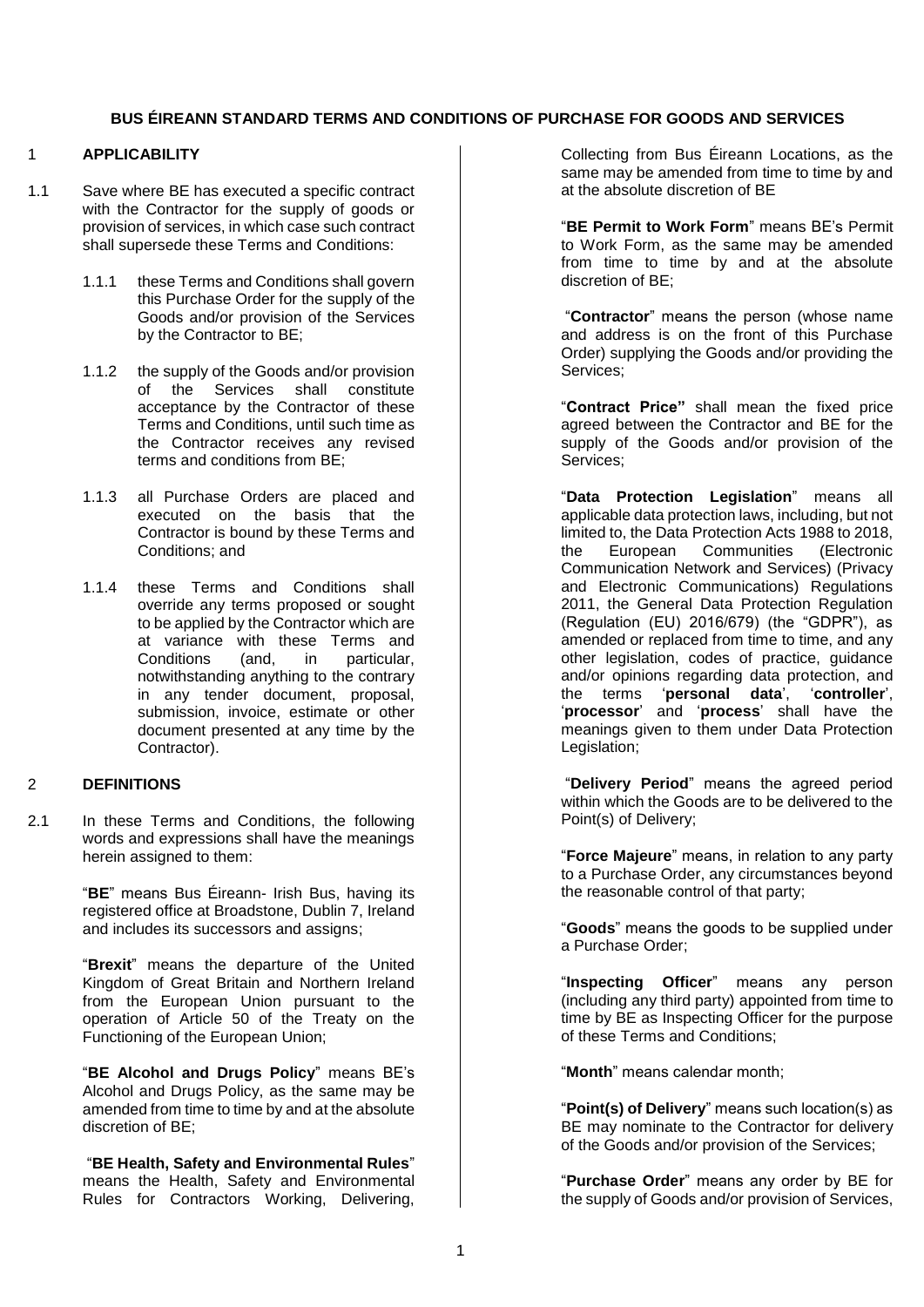by the Contractor, the parties' agreement in respect of which shall be constituted by:

- (a) these Terms and Conditions;
- (b) the terms contained in any document(s) issued with the Purchase Order by BE to particularise and/or confirm the order; and
- (c) any Specification referenced by or attached to any document as referred to at (b) above;

"**Services**" means the services to be provided under a Purchase Order; and

"**Specification**" means the document (if any) issued to the Contractor by BE which identifies or specifies the quantities, type, performance criteria, standards or other quantitative or qualitative requirement of the Goods to be supplied and/or Services to be provided pursuant to a Purchase Order.

### 3 **SUPPLY**

- 3.1 The Contractor shall supply the Goods and/or provide the Services (as the case may be) on a non-exclusive basis in compliance with the Specification, at the Contract Price, as specified in this Purchase Order.
- 3.2 BE shall be entitled to reject any Goods or any Services which are not in compliance with the Specification.

### 4 **ASSIGNMENT AND SUB-CONTRACTING**

4.1 The Contractor may not, without the prior written consent of BE, assign, sub-contract, mortgage, charge, create an interest in any trust over, or dispose of any of its rights or obligations under this Purchase Order.

### 5 **WARRANTIES AND LIABILITIES**

- 5.1 The Contractor represents and warrants that the Goods will:
	- (a) correspond with their description;
	- (b) be of the best materials and workmanship;
	- (c) be equal in all respects to samples, patterns, drawings or specifications provided (to include the Specification);
- (d) be capable of any standard of performance specified by BE;
- (e) be new, be fit for any particular purpose made known to the Contractor by BE either expressly or by implication and free from all defects in design and workmanship; and
- (f) be compatible with existing equipment in operational use by BE.
- 5.2 The Contractor represents and warrants to BE that it is experienced in providing services comparable in type, scope, complexity and purpose to the Services and that the Contractor has exercised and will continue to exercise in the performance of the Services, that standard of skill, care and diligence reasonably to be expected of a properly qualified contractor experienced in providing services comparable in type, scope, complexity and purpose to the Services.
- 5.3 Neither the facility for inspection and testing before delivery (whether or not availed of) nor acceptance of the Goods or Services, nor any payment made by BE shall relieve the Contractor of his obligation to comply with this Clause 5.

### 6 **INSPECTION**

- 6.1 The Inspecting Officer may, at any time, inspect and test the Goods (including materials and other components) during manufacture, assembly, processing or delivery and inspect and review the performance by the Contractor of the Services.
- 6.2 The Contractor shall provide access for the Inspecting Officer at all reasonable times to all places where the Goods or any components are being made or kept, and shall procure the provision of all facilities as may be reasonably required for this purpose.
- 6.3 Following an inspection, the Inspecting Officer may inform the Contractor in writing of any areas in respect of which the Inspecting Officer is of the opinion that the Goods do not comply or the Services are not being performed in accordance with the Purchase Order and the Contractor shall take all necessary steps to ensure such compliance.
- 6.4 Any notification under this Clause 6 shall not constitute a waiver and shall be without prejudice to any of BE's other rights under these Terms and Conditions.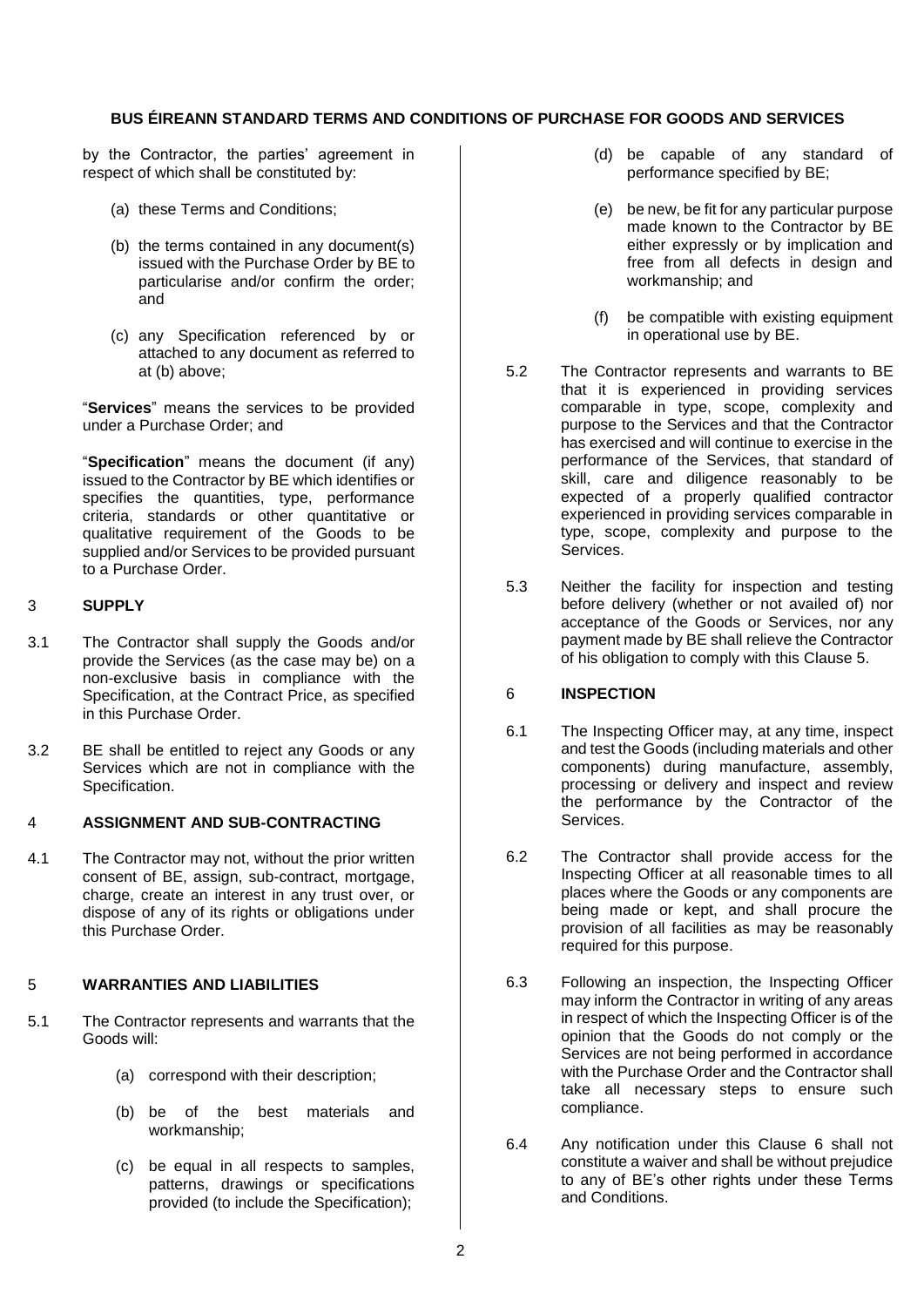#### 7 **EXPORT LICENCE AND OTHER DOCUMENTS**

7.1 The Contractor shall, at its own expense, procure any export licence or other authorisation necessary for the exportation and delivery of the Goods to the Point(s) of Delivery or to secure their transit through any country, and shall provide the certificate of origin and any other documents which BE may require for the purpose of taking delivery of the Goods.

### 8 **PACKING**

8.1 The Contractor shall at its own expense provide suitable preparation and packaging of the Goods having due regard to their nature and in compliance with all relevant laws and regulations.

### 9 **DELIVERY**

- 9.1 The Contractor shall deliver the Goods to BE within the relevant Delivery Period to the specified Point(s) of Delivery. Partial delivery of Goods shall not be made without the prior written consent of BE.
- 9.2 Title and risk in the Goods shall pass to BE on delivery, without prejudice, and subject to Clause 17 and any right of rejection BE has under the Purchase Order. Until delivery, Goods shall be at the risk of the Contractor

### 10 **PAYMENT**

- 10.1 The Contractor shall raise an invoice in respect of any order for Goods supplied or Services provided hereunder, following delivery of the Goods and/or provision of the Services. Such invoice must quote the BE official order number and must be addressed to Accounts Payable, Bus Éireann - Irish Bus, Broadstone, Dublin 7.
- 10.2 Payment in respect of amounts due under this Purchase Order shall be made within 30 days of an invoice being received by BE, correctly completed, save to the extent that any dispute arises
- 10.3 The Contract Price is fully inclusive of any costs, taxes, duties, expenses, customs tariffs, levies or similar charges in connection with the performance of this Purchase Order, including the supply of the Goods and/or the provision of the Services and Brexit shall not give rise to any right or entitlement on the part of the Contractor to vary or amend the Contract Price (including, but not limited to, where such departure gives

rise to the imposition of any of the items listed in this Clause 10.3 in connection with the performance of this Purchase Order, including the supply of the Goods and/or provision of the Services under this Purchase Order, or compliance by the Contractor with its obligations under this Purchase Order).

10.4 BE shall be entitled to withhold and set-off against any amount payable to the Contractor pursuant to a Purchase Order, any amount otherwise due to BE from the Contractor.

#### 11 **INTELLECTUAL PROPERTY**

- 11.1 All intellectual property rights relating to and/or subsisting in any know how created by the Contractor in connection with this Purchase Order shall be the exclusive property of BE provided that upon termination or expiry of this Purchase Order, BE shall grant to the Contractor a non-exclusive, irrevocable, royalty-free licence to use, copy, alter, make available to the public, adapt, translate, modify, have modified, maintain and have maintained such know how.
- 11.2 The Contractor as legal and beneficial owner hereby grants to BE a non-exclusive, perpetual, irrevocable, royalty-free licence to use, copy, alter, make available to the public, adapt, translate, modify, have modified, maintain and have maintained the intellectual property of the Contractor (whether existing at the date of this Purchase Order or developed or created by the Contractor in connection with this Purchase Order) which is required for the receipt and proper enjoyment of the Goods and the Services and any deliverables delivered by the Contractor to BE (as the case may be), together with the right to sub-license the foregoing.
- 11.3 The Contractor shall defend, indemnify, keep indemnified and hold harmless BE against all costs, claims, expenses and liabilities of whatsoever nature arising directly out of or in connection with any claim, demand or action arising from or incurred by reason of any infringement or any alleged infringement of any intellectual property rights of a third party by the use of, or the provision of the Goods or Services, or any deliverables, or any part of them (including without limitation any software and documentation).
- 11.4 Patented articles supplied under this Purchase Order must be marked in accordance with the provisions of the Patents Acts 1964 - 2006.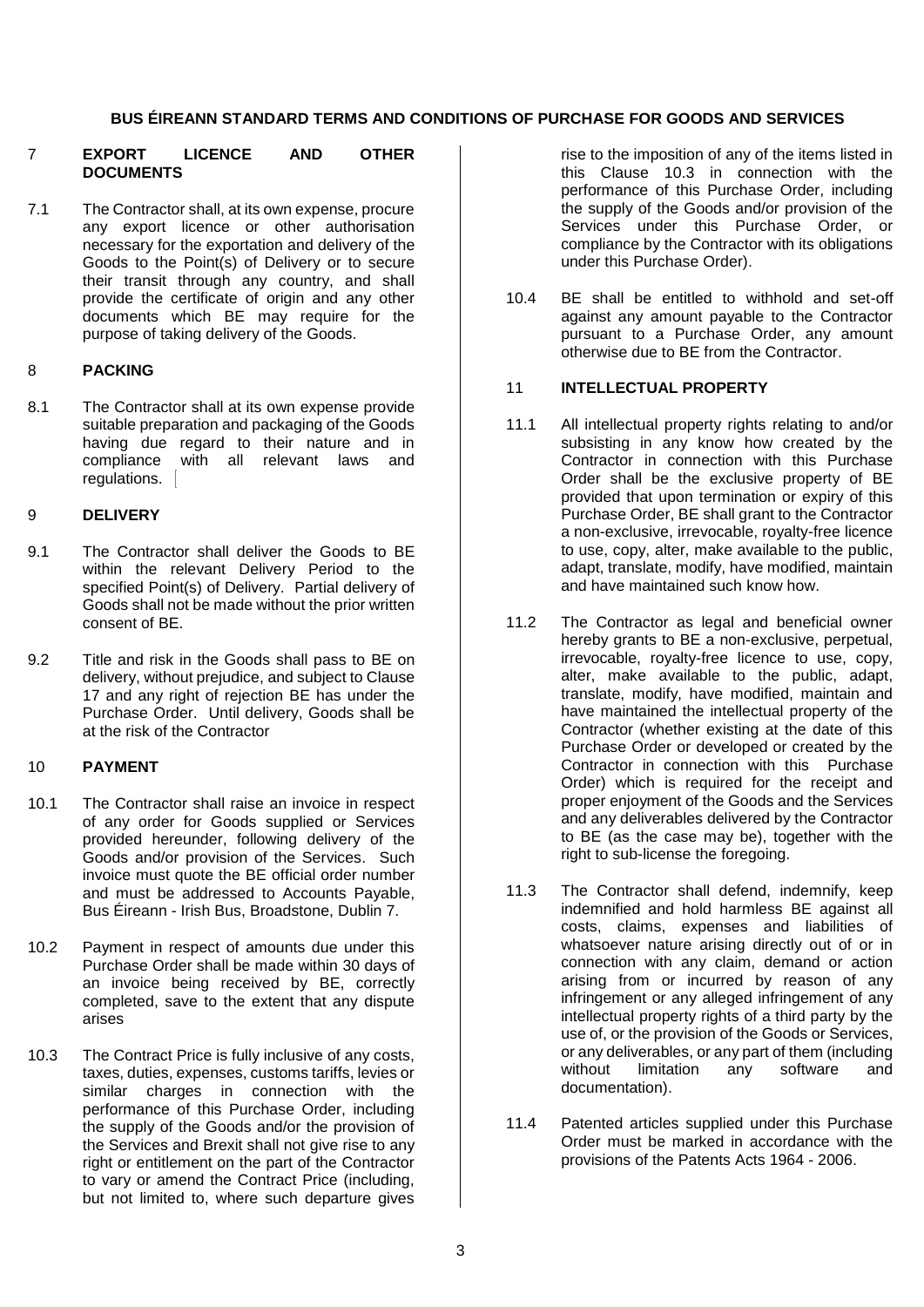## 12 **DATA PROTECTION**

12.1 The Contractor acknowledges that in supplying the Goods and/or providing the Services under this Purchase Order, the Contractor may process personal data on behalf of BE. In such circumstances, the Contractor acknowledges that BE is the controller and the Contractor is the processor and the Contractor shall comply with the Annex.

### 13 **CONTRACTOR'S STAFF**

- 13.1 The Contractor shall ensure that all staff engaged to supply the Goods and/or provide the Services, pursuant to a Purchase Order, shall be appropriately qualified, experienced and appropriately supervised.
- 13.2 For the purposes of this Purchase Order, the Contractor acknowledges and agrees that the Contractor is acting solely as an independent contractor, and neither the Contractor nor any of its employees, associated consultants, subcontractors or employees of said consultants or sub-contractors shall be deemed to be employees of BE for any purpose.
- 13.3 The Contractor shall, and shall ensure that all of the Contractor's sub-contractors, fully observe and comply with the provisions of all applicable employment legislation and regulations in force from time to time in Ireland.

## 14 **TAX CLEARANCE**

14.1 This Purchase Order is conditional on the production by the Contractor to BE of a current tax clearance certificate from the Revenue Commissioners and any payment under this Purchase Order is conditional on BE having in its possession at the time of payment a current tax clearance certificate.

### 15 **COMPLIANCE WITH LAWS AND SAFETY STATEMENT**

15.1 The Contractor shall comply with all applicable laws and regulations, including, without limitation, all obligations in the fields of environmental, social and labour law that apply at the place where the Goods and/or the Services are provided, that have been established by EU law, national law, collective agreements and by international, environmental, social and labour law listed in Annex XIV of Directive 2014/25/EU, in performing its obligations under this Purchase Order.

- 15.2 The Contractor shall, if requested by BE, produce to BE a copy of its safety statement relevant to the performance by the Contractor of this Purchase Order, and shall ensure that it, its officers, employees, servants, agents and subcontractors abide by the terms of such safety statement.
- 15.3 The Contractor shall comply with all safety requirements and security requirements of BE notified from time to time to the Contractor, including but not limited to:
	- 15.3.1 the BE Health, Safety and Environmental Rules for Contractors;
	- 15.3.2 completion of the BE Permit to Work Form prior to supplying the Goods, providing the Services and/or being on BE's premises; and
	- 15.3.3 the BE Alcohol and Drugs Policy,

and the Contractor shall ensure that all such requirements are complied with in all respects by its officers, employees, servants, agents and sub-contractors.

## 16 **DANGEROUS SUBSTANCES**

16.1 If the Goods or any part thereof consist of any dangerous substance or preparation, the Contractor shall include one copy of the appropriate "Material Safety Data Sheet" and other relevant documents, in the smallest packing unit in which the Goods are delivered.

### 17 **CONTRACTOR'S DEFAULT AND DELAY**

- 17.1 If, during or after delivery of the Goods or any portion thereof, they are found not to conform to the Purchase Order or to be in excess of the Purchase Order, BE may reject such Goods by written notice to the Contractor.
- 17.2 If BE rejects any Goods, or the Contractor fails to deliver any Goods within the relevant Delivery Period due to the negligence, omission, default, breach of contract or breach of duty or breach of statutory duty or applicable laws by the Contractor, BE may require the Contractor by notice in writing, within the period stipulated in the notice, to replace the rejected Goods with Goods conforming to the Purchase Order or to deliver the undelivered Goods (as the case may be), or may at its sole discretion purchase substitute Goods elsewhere without notice to the Contractor.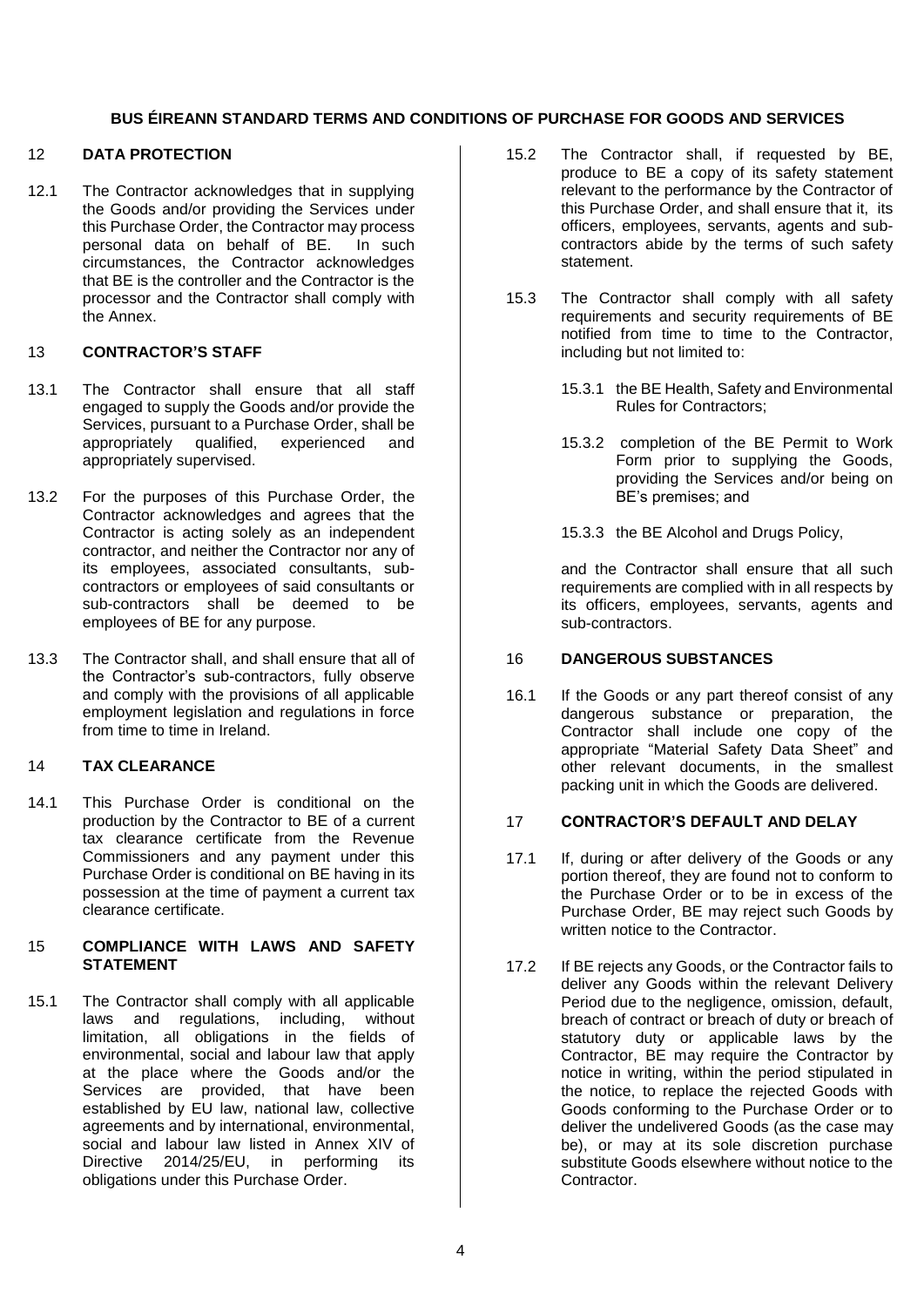- 17.3 Rejected Goods shall be at the risk of the Contractor as soon as rejection is notified to the Contractor notwithstanding that the said Goods are in BE's possession.
- 17.4 If delivery of the Goods or any portion thereof fails to take place within five  $(5)$  days of the Delivery Period and such delay is caused by the negligence, omission, default, breach of contract or breach of duty or breach of statutory duty or applicable laws by the Contractor, then without prejudice to any other rights of BE, the Contractor shall be liable to pay BE all reasonable costs, expenses and charges incurred by BE arising out of or relating to such delay and shall indemnify and keep indemnified BE against any such costs, expenses and charges.

#### 18 **TRAINING, SPARE PARTS AND INFORMATION**

- 18.1 The Contractor shall, where agreed with BE in writing, provide BE personnel with training in the use and maintenance of the Goods.
- 18.2 The Contractor shall supply to BE spare parts necessary for the Goods at reasonable cost, not exceeding that charged under like circumstances to other customers of the Contractor. The Contractor authorises BE to negotiate with and purchase spare parts for the Goods directly from suppliers to the Contractor, free of any restrictions or impediments which may exist between the Contractor and suppliers to the Contractor.
- 18.3 The Contractor shall supply to BE free of charge all technical drawings, service manuals and maintenance specifications together with all relevant updating documents which relate to the Goods.

# 19 **TERMINATION**

- 19.1 If the Contractor:
	- 19.1.1 commits a material or persistent breach of a Purchase Order; or
	- 19.1.2 becomes bankrupt, makes any composition or arrangement with, or any conveyance or assignment for the benefit of, its creditors, or any application is made under any bankruptcy act for the time being in force for a sequestration of the Contractor's estate, or a trustee is granted by the Contractor on behalf of the Contractor's creditors, or if the

Contractor being a company enters into voluntary or compulsory liquidation (except for the purpose of reconstruction or amalgamation), or if a receiver or examiner of any of its assets is appointed,

BE may, without prejudice to any other right or remedy it might have, terminate the Purchase Order in whole or in part forthwith by giving the Contractor written notice to take effect on the day of its service on the Contractor or such other day as such notice may specify.

- 19.2 Notwithstanding any other provision of this Purchase Order, BE may terminate this Purchase Order at any time upon 10 days' written notice to the Contractor.
- 19.3 In the event of termination of this Purchase Order for any reason, the Contractor shall only be entitled to payment of such Contract Price directly attributable to the proportion of the Goods and/or Services properly supplied in accordance with this Purchase Order, prior to such termination of this Purchase Order. Any prepaid Contract Price for Goods and/or Services to be completed after such termination shall forthwith, upon termination, be refunded to BE.

### 20 **WAIVER**

20.1 No waiver by BE of any breach of this Purchase Order by the Contractor shall be considered as a waiver of any subsequent breach of the same or any other provision.

# 21 **INDEMNITY**

- 21.1 The Contractor shall indemnify and hold harmless BE and BE's officers, employees, servants, agents and sub-contractors against all losses, damages, costs (including legal costs) and professional and other expenses of any nature whatsoever suffered or incurred by BE arising out of the Contractor's breach of contract, non-performance, breach of duty, breach of statutory duty or negligence in connection with the performance of this Purchase Order, including the supply of the Goods and the provision of the Services.
- 21.2 Without limiting Clause 21.1, the Contractor shall indemnify, keep indemnified and hold harmless BE and its respective officers, employees, servants, agents and sub-contractors from and against all proceedings, actions, costs (including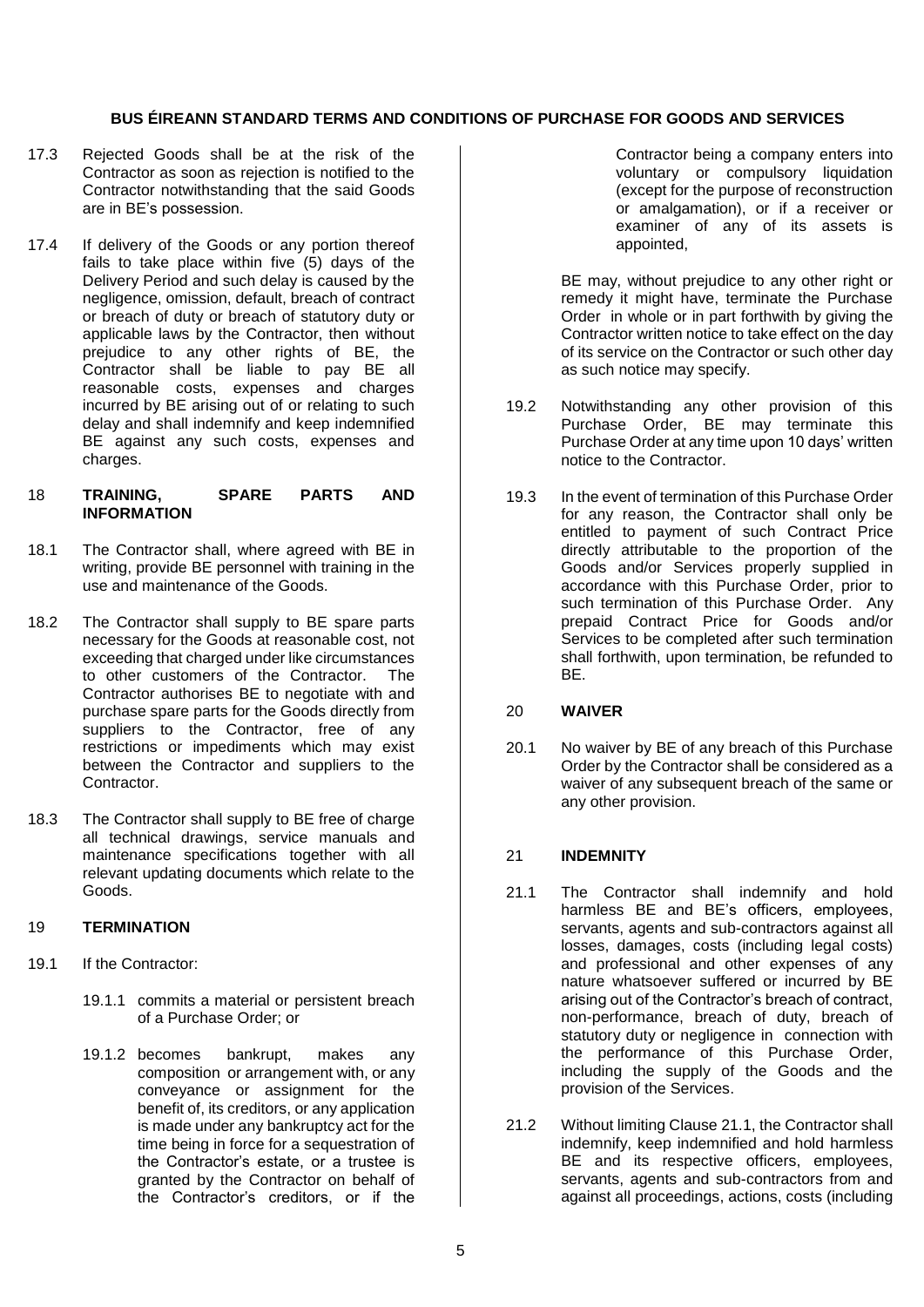legal costs), charges, claims, expenses, losses, damages, liability and demands in respect of:

- (i) any loss of or damage to property of BE; and
- (ii) any disease or injury to, or the death of any person whatsoever,

caused by or arising from any act, neglect, default or omission of the Contractor, its officers, employees, servants, agents, or sub-contractors in connection with the performance of this Purchase Order, including the supply of the Goods or the provision of the Services or while present on BE's premises or at the Point(s) of Delivery.

# 22 **INSURANCE**

22.1 The Contractor shall effect a policy or policies of insurance with a company or companies approved by BE insuring the Contractor in respect of its liabilities on foot of this Purchase Order, and shall submit a certificate of insurance to BE giving evidence of the required coverage before commencement of the supply of Goods and/or the provision of Services in connection with this Purchase Order.

# <span id="page-5-0"></span>23 **SUSPENSION.**

- 23.1 The Contractor shall, upon receipt of a notice of suspension from BE, suspend the performance of such of its obligations and for such time and in such manner as BE shall set out in its notice of suspension.
- 23.2 Unless such suspension is necessary by reason of some default of or breach of the Purchase Order by the Contractor for which it is responsible the provisions of Clause 23.3 shall apply.
- 23.3 Subject to Clause **Error! Reference source not found.**, where BE suspends performance of any of the obligations of the Contractor pursuant to Clause [23,](#page-5-0) the Contractor shall be entitled to an extension of time for performance of the obligation(s) to which the suspension relates.
- 23.4 Where the suspension continues for a period of six (6) months, at the expiration of six months the Contractor shall be entitled to issue a written notice to BE requiring BE to lift the suspension of the obligation(s). If the suspension is not lifted within 30 days of BE receiving the written notice from the Contractor, the Contractor shall be entitled to terminate this Purchase Order.

## 24 **FORCE MAJEURE**

- 24.1 Neither party shall be deemed to be in breach of this Purchase Order, or otherwise be liable to the other party, for any delay in performance or the non-performance of any of its obligations under this Purchase Order, to the extent that the delay or non-performance is due to any Force Majeure of which it has notified the other party in writing, and the time for performance of the affected obligations shall be extended accordingly.
- 24.2 If the Force Majeure resulting in the delay in performance or non-performance by a party of any obligations under this Purchase Order continues in excess of 28 days after the date on which the Force Majeure begins, either party may terminate this Purchase Order forthwith upon written notice to the other.
- 24.3 If because of an event of Force Majeure, the Contractor is unable to meet orders for Goods or provide Services in whole or in part, BE shall have the right, without any liability to the Contractor, to make alternative arrangements to obtain such Goods or Services.

## 25 **SEVERANCE**

25.1 If any provision of this Purchase Order is held by any court or other competent authority to be illegal, void or unenforceable, in whole or in part, the validity, legality or enforceability of the remaining provisions of this Purchase Order shall not in any way be affected or impaired thereby.

# 26 **NOTICES**

26.1 Notices to be given hereunder may be served by BE, by sending same by hand, post or email, to the Contractor at the address or email address (if any) on the front of this Purchase Order.

### 27 **CONFIDENTIALITY**

27.1 The Contractor shall treat as confidential any information provided by BE to the Contractor and shall not at any time for any reason disclose or permit to be disclosed to any person or otherwise make use of or permit to be made use of any information relating to BE's operations, processes, plans or intentions, know-how, design rights, trade secrets or business affairs of BE.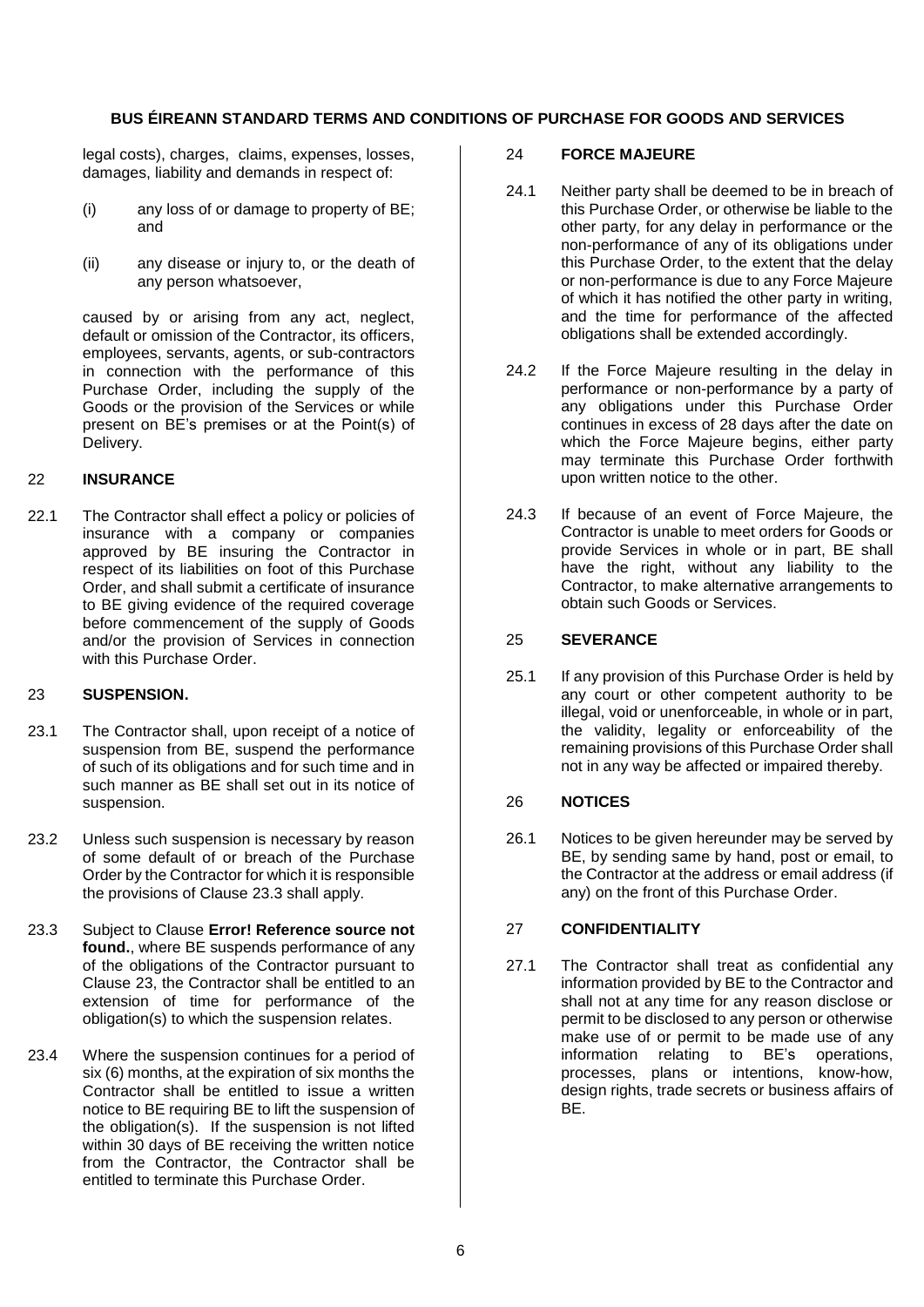#### 28 **CONSTRUCTION OF CONTRACT AND JURISDICTION**

- 28.1 This Purchase Order shall be governed and construed in accordance with the laws of the Ireland and BE and the Contractor submit to the exclusive jurisdiction of the courts of Ireland.
- 28.2 Nothing in these Terms and Conditions or any other term of a Purchase Order shall be construed as excluding any condition, warranty or term as to quality suitability or fitness of goods, materials, equipment supplied or rendered pursuant to the Purchase Order, implied into the terms of the Purchase Order under or by virtue of the Sales of Goods Act 1893-1980 or any other relevant statutory provision or at common law or otherwise howsoever.

#### 29 **ENTIRE AGREEMENT**

- 29.1 This Purchase Order constitutes the entire agreement between the Contractor and BE and contains all the terms which the parties have agreed with respect to its subject matter and this Purchase Order supersedes and extinguishes all previous drafts, agreements, contracts and undertakings between the parties.
- 29.2 A variation of this Purchase Order is valid only if it is in writing and signed by or on behalf of each party.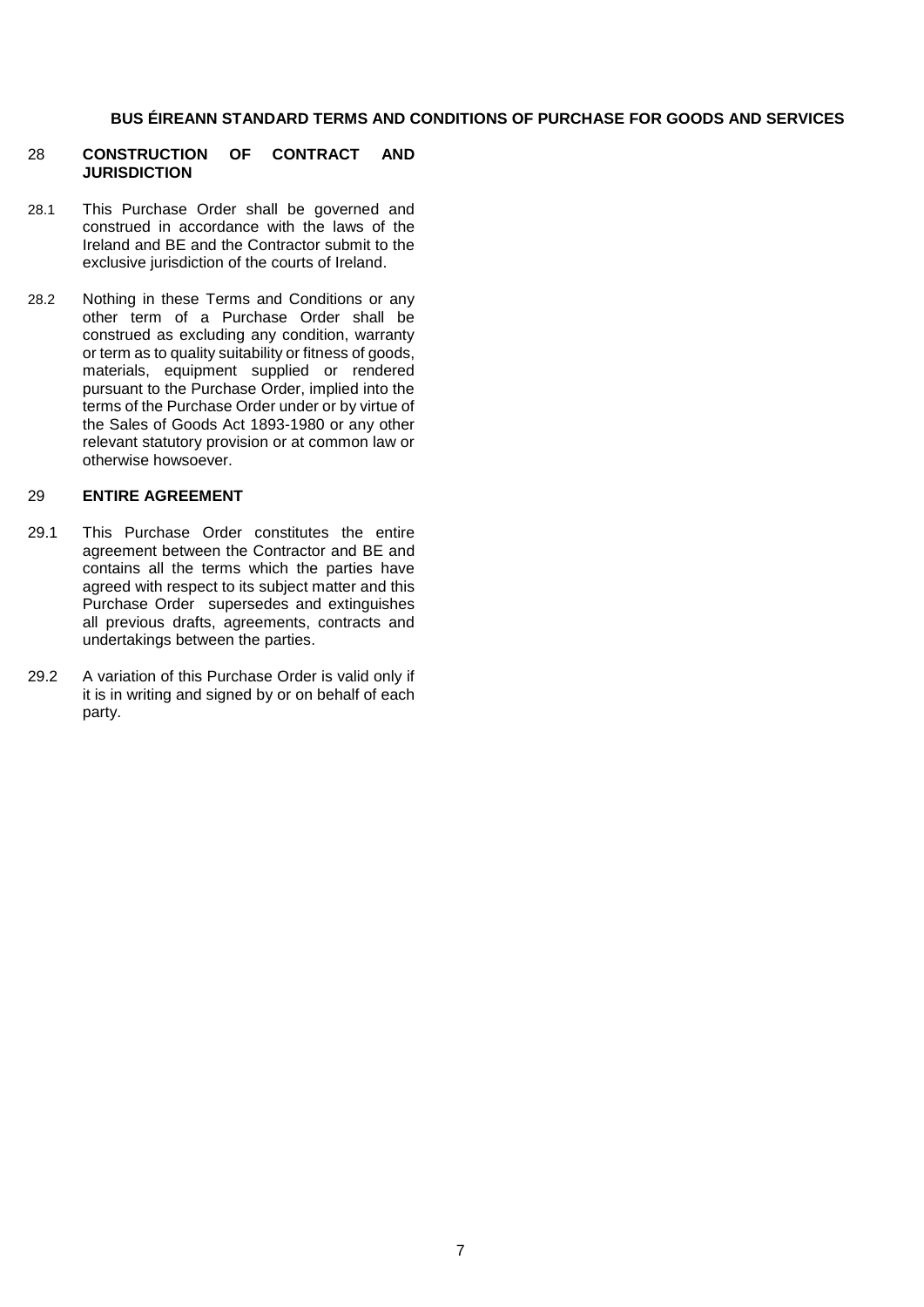#### **ANNEX**

### **DATA PROTECTION**

- 1 The Contractor agrees that:
- 1.1 the Contractor shall have access to and process certain personal data relating to the following categories of data: name, address, contact number and email address; and belonging to the following categories of data subjects: employees and sub-contractors of BE; in order and for as long as is necessary to supply the Goods and/or provide the Services and perform its obligations under the Purchase Order. The obligations and rights of BE shall be as set out in this Purchase Order;
- 1.2 the Contractor shall only process such personal data in accordance with the documented instructions of BE, including with regard to transfers of personal data to a third country or an international organisation, unless required to do so by European Union (EU) or EU Member State law to which the Contractor is subject and in such a case, the Contractor shall inform BE of that legal requirement before processing, unless that law prohibits such information on important grounds of public interest;
- 1.3 the Contractor shall ensure that it has appropriate security, technical and organisational measures to ensure a level of security appropriate to the risks that are presented by processing, in particular from accidental or unlawful destruction, loss, alteration, unauthorised disclosure of, or access to personal data transmitted, stored or otherwise processed. These measures shall include as appropriate: (i) the pseudonymisation and encryption of personal data, (ii) the ability to ensure the ongoing confidentiality, integrity, availability and resilience of the Contractor's systems used for such processing, (iii) the ability to restore the availability and access to personal data in the event of a physical or technical incident; and (iv) a process for regularly testing, assessing and evaluating the effectiveness of technical and organisational measures for ensuring the security of the processing;
- 1.4 the Contractor shall make available to BE all information necessary to demonstrate compliance with its obligations set out in this Clause 1.1 and allow for and contribute to audits, including inspections, conducted by BE or another auditor mandated by BE to ensure compliance with the obligations laid down in this Clause 1.1, including the Contractor's data security obligations under Data Protection Legislation;
- 1.5 the Contractor shall assist BE in ensuring compliance with its obligations in respect of security of personal data, data protection impact assessments and prior consultation requirements under Data Protection Legislation. The Contractor shall immediately inform BE if, in its opinion, an instruction infringes Data Protection Legislation;
- 1.6 the Contractor shall promptly (and in any event within 48 hours) inform BE in the event of receiving a request from a data subject to exercise their rights under Data Protection Legislation and provide such co-operation and assistance as may be required by BE to deal with such a request in accordance with Data Protection Legislation;
- 1.7 the Contractor shall assist BE, including by implementing appropriate technical and organisational measures, to allow BE to comply with requests from data subjects to exercise their rights under Data Protection Legislation;
- 1.8 the Contractor shall ensure that access to BE's personal data is limited to those persons who (i) need access to BE's personal data to meet the Contractor's obligations under the Purchase Order, and (ii) have committed themselves to confidentiality obligations or are under an appropriate statutory obligation of confidentiality;
- 1.9 the Contractor shall not use any sub-contractor that will have access to such personal data without the prior written consent of BE and where BE has consented to the appointment of a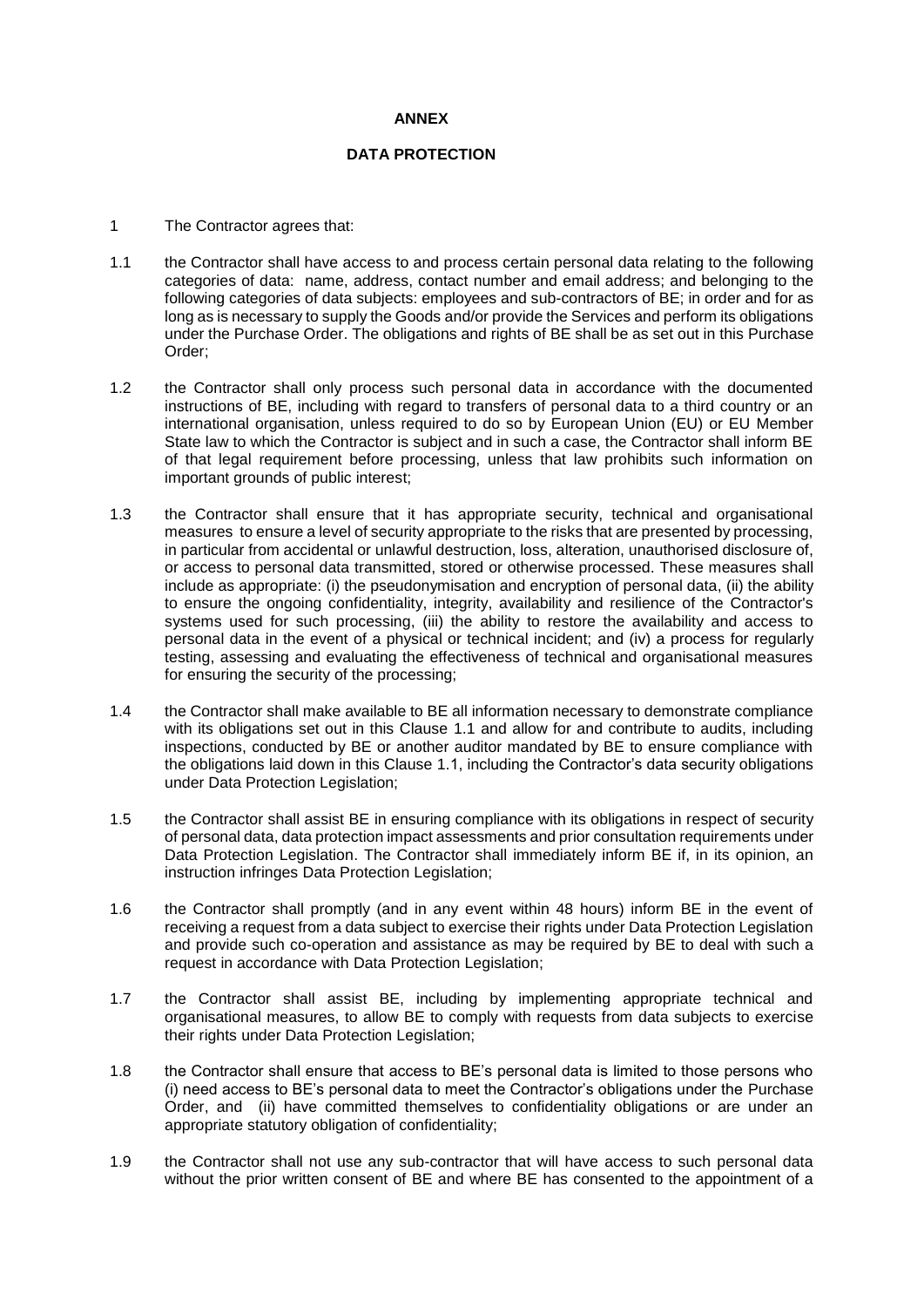sub-contractor, the Contractor shall not replace or engage other sub-contractors without the prior written consent of BE;

- 1.10 where any sub-contractor of the Contractor will be processing such personal data on behalf of BE, the Contractor shall ensure that a written contract exists between the Contractor and the sub-contractor containing clauses that impose at least the equivalent obligations to those imposed on the Contractor in this Clause 1.1. In the event that any sub-contractor fails to meet its data protection obligations, the Contractor shall remain fully liable to BE for the performance of the sub-contractor's obligations;
- 1.11 the Contractor shall without undue delay, and in any event within 24 hours, after becoming aware of any breach of security leading to the accidental or unlawful destruction, loss, alteration, unauthorised disclosure of, or access to, personal data transmitted, stored or otherwise processed and provide BE with such co-operation and assistance as may be required to mitigate against the effects of, and comply with any reporting obligations which may apply in respect of, any such breach. Such notification by the Contractor shall at least contain the following details: (i) a description of the nature of the breach including where possible the categories and approximate number of personal data records concerned; (ii) the name and contact details of the data protection officer or other contact point where more information can be obtained; (iii) a description of the likely consequences of the breach; (iv) a description of the measures taken or proposed to be taken to address the breach including, where appropriate, measures to mitigate its possible adverse effects. The Contractor shall document the security breach, including the facts related to the breach, its effects and the remedial;
- 1.12 the Contractor shall keep accurate and up-to-date records of its processing of the personal data processed pursuant to this Purchase Order and share such records with BE immediately upon request;
- 1.13 the Contractor shall, at the choice of BE, delete or return all such personal data to BE when the Contractor ceases to provide services relating to data processing under this Purchase Order and delete all existing copies and extracts of such personal data unless applicable EU law or the laws of an EU Member State require storage of the personal data;
- 1.14 no such personal data shall be transferred outside of the European Economic Area by the Contractor or any of its agents or sub-contractors without the prior written consent of BE which consent may be subject to terms and conditions (including, without limitation, that the data importer enters into model clauses in the form approved by the European Commission and, where relevant, complies with the provisions regarding sub-processors contained in such model contracts in respect of any sub-processors). The Contractor shall comply with the requirements of Data Protection Legislation in respect of transfers of such personal data outside of the European Economic Area, to the extent that BE consents to any such transfer;
- 1.15 If either party anticipates any change to the Contractor's performance of the Purchase Order which would require the Contractor to process personal data not identified in Clause 1.1, the parties will negotiate in good faith to incorporate any additional data protection provisions that may be required in respect of such personal data.
- 2 The Contractor shall indemnify BE and BE's officers, employees, servants, agents and subcontractors against any and all losses, expenses (including reasonable legal fees), damages, costs, penalties and regulatory fines ("Loss") incurred by BE or for which BE may become liable including:
	- 2.1.1 civil claims where a final award of damages has been granted (including in relation to a court approved settlement) in favour of a data subject; and/or
	- 2.1.2 administrative fines imposed by a supervisory authority and approved by a court of competent jurisdiction,